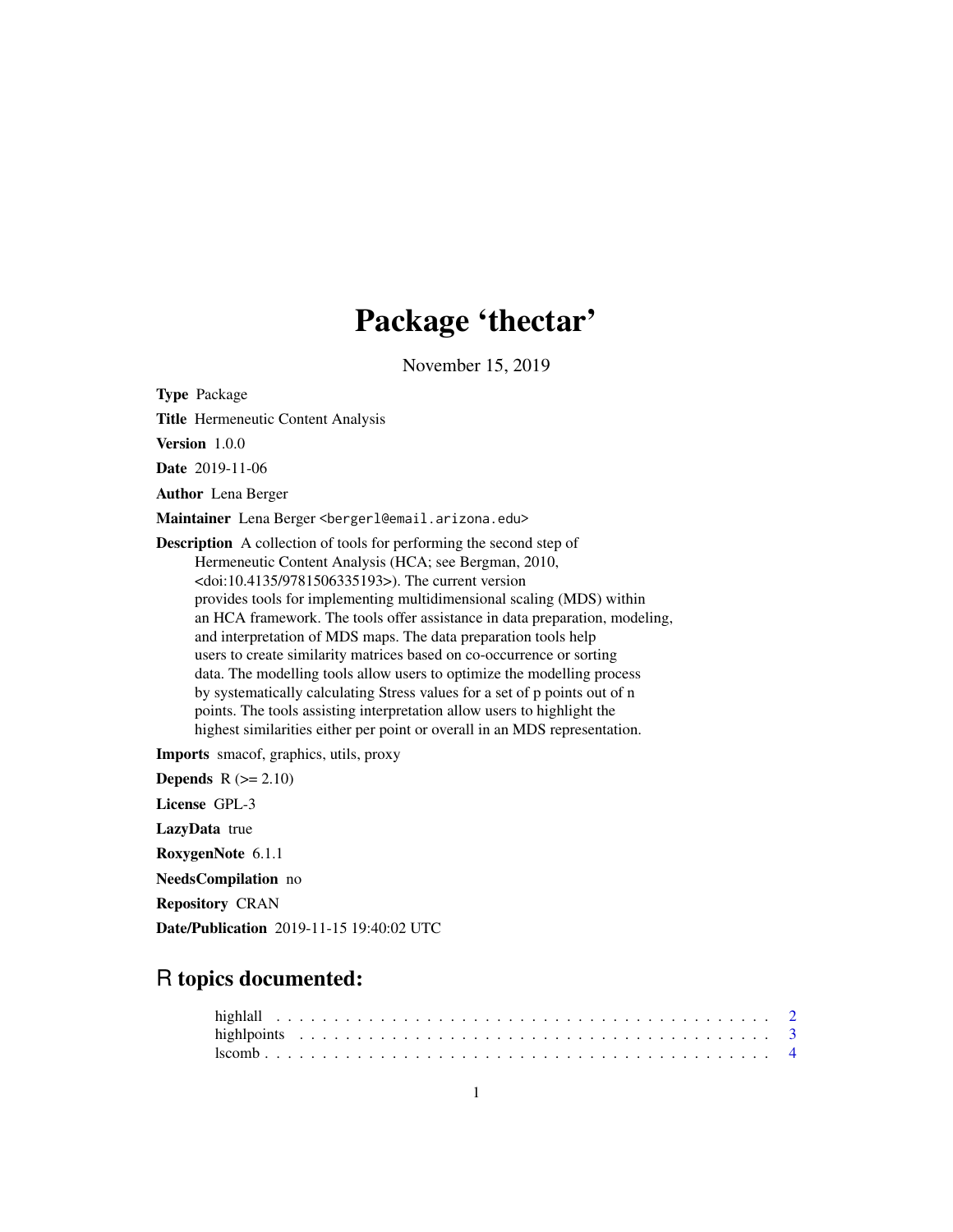# <span id="page-1-0"></span>2 highlall and the control of the control of the control of the control of the control of the control of the control of the control of the control of the control of the control of the control of the control of the control

| Index |  |  |  |  |  |  |  |  |  |  |  |  |  |  |  |  |  |
|-------|--|--|--|--|--|--|--|--|--|--|--|--|--|--|--|--|--|

highlall *Highlight highest similarities overall (highlall)*

# Description

highlall draws the highest similarities (overall) into an MDS graph.

# Usage

```
highlall(similarity, results, quantile = 30, col = "black",
  coordinates = FALSE, add = FALSE, xlim = NULL, cex.labels = 0.8,
 main = NULL
```
# Arguments

| similarity  | Similarity matrix.                                                            |
|-------------|-------------------------------------------------------------------------------|
| results     | Results of smacof Sym or a set of coordinates.                                |
| quantile    | Percentage of the highest similarities that should be drawn. Default is 30.   |
| col         | Color of the graph. Default is black.                                         |
| coordinates | If TRUE, the input results consist of a set of coordinates. Default is FALSE. |
| add         | If TRUE, the points will be added to the existing plot. Default is FALSE.     |
| xlim        | Numeric vector giving the x coordinates range.                                |
| cex.labels  | Numeric value indicating font size of the labels.                             |
| main        | Title of the plot.                                                            |

# Details

This function is applicable to an MDS solution computed with the package 'smacof' (Mair, De Leeuw, Borg, & Groenen) or a set of coordinates. It adds the quantile percent of highest similarities, as indicated by the similarity matrix similarity, to the plot of the respective map. The objects must occur in the same order in the results/ coodinates and the similarity matrix.

# Value

Nothing.

# See Also

[smacofSym](#page-0-0).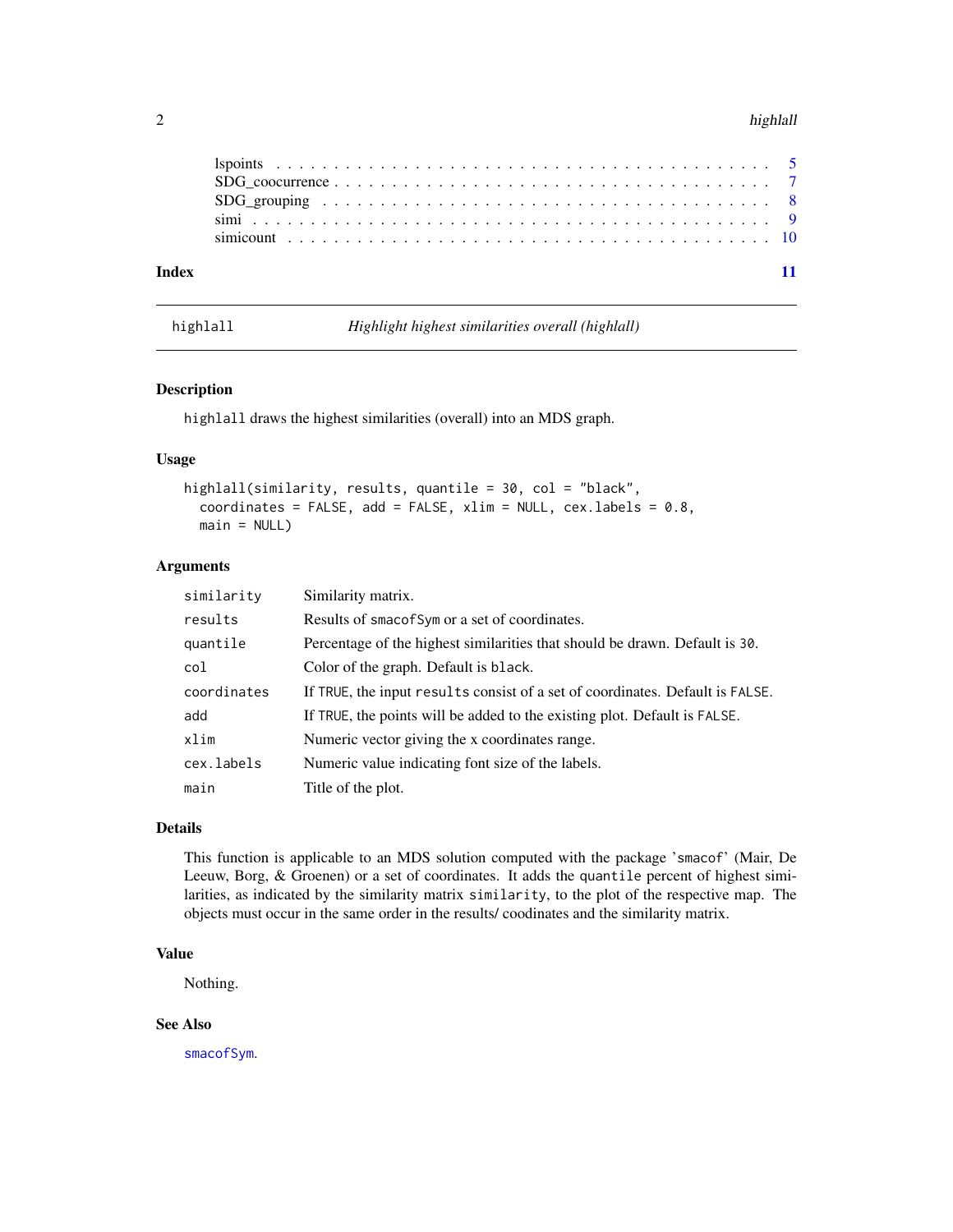# <span id="page-2-0"></span>highlpoints 3

# Examples

```
## Calculating an MDS using the package 'smacof' and showing the 25%
## highest similarities
data(SDG_coocurrence)
SDG_coocurrence <- SDG_coocurrence[,-2] # Drop second column
similarities <- simi(SDG_coocurrence, method = "as")
dissimilarities <- 1 - similarities
res <- smacof::smacofSym(dissimilarities, type = "ordinal")
highlall(similarities, res, quantile = 25, main = "25% Highest Similarities")
```
highlpoints *Highlight highest similarities per point (highlpoints)*

# Description

highlpoints draws the highest similarities (per point) into an MDS graph.

# Usage

```
highlpoints(similarity, results, links = 3, col = "black",
  coordinates = FALSE, add = FALSE, xlim = NULL, cex.labels = 0.8,
 main = NULL
```
# Arguments

| similarity  | Similarity matrix.                                                            |
|-------------|-------------------------------------------------------------------------------|
| results     | Results of smacof Sym or a set of coordinates.                                |
| links       | Number of similarities that should be drawn per point. Default is 3.          |
| col         | Color of the points in the graph. Default is black.                           |
| coordinates | If TRUE, the input results consist of a set of coordinates. Default is FALSE. |
| add         | If TRUE, the points will be added to the existing plot. Default is FALSE.     |
| xlim        | Numeric vector giving the x coordinates range.                                |
| cex.labels  | Numeric value indicating font size of the labels.                             |
| main        | Title of the plot.                                                            |

#### Details

This function is applicable to an MDS solution computed with the package 'smacof' (Mair, De Leeuw, Borg, & Groenen) or a set of coordinates. It adds the link highest similarities per point, as indicated by the similarity matrix similarity, to the plot of the respective map. The links belonging to one point are displayed in the same color. If there is more than one similarity on the last rank link, all will be shown. The objects must occur in the same order in the results/ coodinates and the similarity matrix.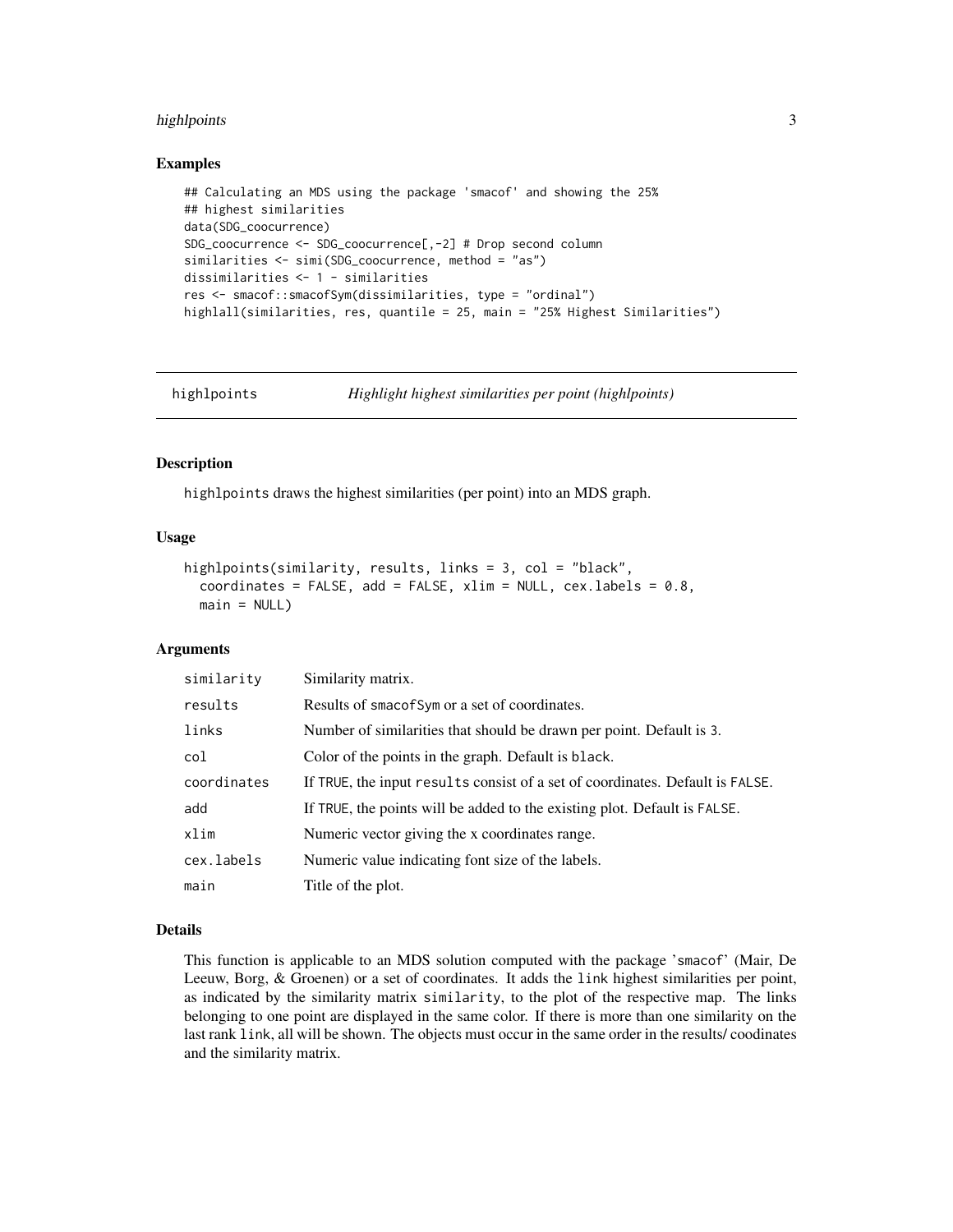4 lscomb and the set of the set of the set of the set of the set of the set of the set of the set of the set of the set of the set of the set of the set of the set of the set of the set of the set of the set of the set of

# Value

Nothing.

# See Also

[smacofSym](#page-0-0).

# Examples

```
## Calculating an MDS using the package 'smacof' and showing the 3 highest
## similarities per point
data(SDG_coocurrence)
SDG_coocurrence <- SDG_coocurrence[,-2] # Drop second column
similarities <- simi(SDG_coocurrence, method = "as")
dissimilarities <- 1 - similarities
res <- smacof::smacofSym(dissimilarities, type = "ordinal")
highlpoints(similarities, res, links = 3,
main = "3 Highest Similarities Per Point")
```
lscomb *Lowering Stress by comparing combinations (lscomb)*

# Description

lscomb calculates Stress levels for all combinations of p out of n categories

# Usage

```
lscomb(data, points, method = "as", single = TRUE, comments = FALSE,
  type = "ordinal", weight = TRUE)
```
# Arguments

| data     | Dataset; the first column must be the ID of the unit of comparison, the other<br>columns must be categories; see dataset requirements simi.                                                                                           |
|----------|---------------------------------------------------------------------------------------------------------------------------------------------------------------------------------------------------------------------------------------|
| points   | Number of categories that should be included in the model ( $p < n$ , wherein n<br>equals the number of categories in the dataset).                                                                                                   |
| method   | Specifies the similarity index used to compute the similarity matrix, choose be-<br>tween "as" (Association Strength Index), "jaccard" (Jaccard Index), "cosine"<br>(Cosine Index), and "inclusion" (Inclusion Index). Default is as. |
| single   | If TRUE, single mentionings (i.e. one respondent mentioning just one category)<br>are included when calculating the similarity matrix. Default is TRUE.                                                                               |
| comments | If TRUE, comments relating to exclusion or possible exclusion of categories and<br>respondents are displayed. Default is FALSE.                                                                                                       |
| type     | Specifies the type of MDS model used (for more details see the package 'smacof'<br>of Mair, De Leeuw, Borg, & Groenen). Default is ordinal.                                                                                           |
| weight   | If TRUE, the MDS model is calcualted using weights, i.e., similarities of zero are<br>excluded. Default is TRUE.                                                                                                                      |

<span id="page-3-0"></span>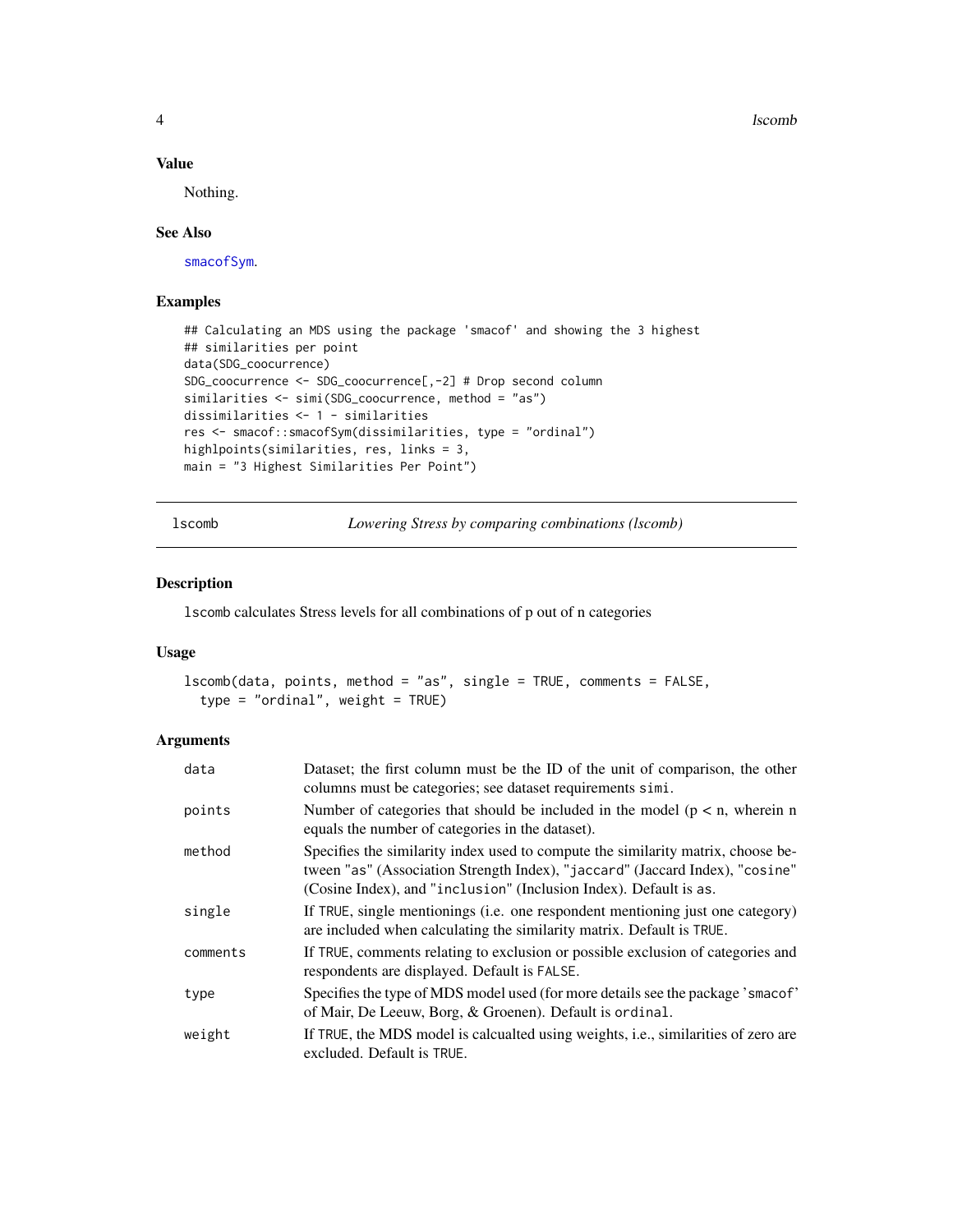# <span id="page-4-0"></span>lspoints 5

# Details

This function is applicable to co-occurrence data. It shows the resulting Stress values for all combinations of p out of n categories. The output consists in a table showing which categories have been included and the resulting Stress values. The table is sorted such that the lowest Stress level occurs at the top. The MDS model is computed using the package 'smacof' (Mair, De Leeuw, Borg, & Groenen). The first column of the input matrix data should contain the ID of the unit of comparison and the following columns the categories for which the similarity matrices and MDS maps are calculated (see also the description of simi). Note that the purpose of this function is to assist modeling by helping to identify potential problems. It is not, however, meant to be used for excluding categories based solely on measures of fit and without substantial justification.

# Value

Matrix showing the categories included and the Stress values of the respective MDS models.

# See Also

smacof Sym for details on calculating MDS representations, [simi](#page-8-1)l for details on calculating similarity matrices.

# Examples

```
## Calculate Stress values for 5 out of 7 SDGs
data(SDG_coocurrence)
SDG_coocurrence <- SDG_coocurrence[,-2] # Drop second column
input <- SDG_coocurrence[,1:8] # For computational reasons, we will work
                               # with 7 SDGs.
stress <- lscomb(input, points = 5)
stress
```
lspoints *Lowering Stress by excluding points (lspoints)*

# Description

lspoints calculates Stress values for all combinations with n - 1 categories.

#### Usage

```
lspoints(data, method = "as", single = TRUE, comments = FALSE,
  type = "ordinal", weight = TRUE)
```
#### Arguments

data Dataset; the first column must be the ID of the unit of comparison, the other columns must be categories; see dataset requirements simi.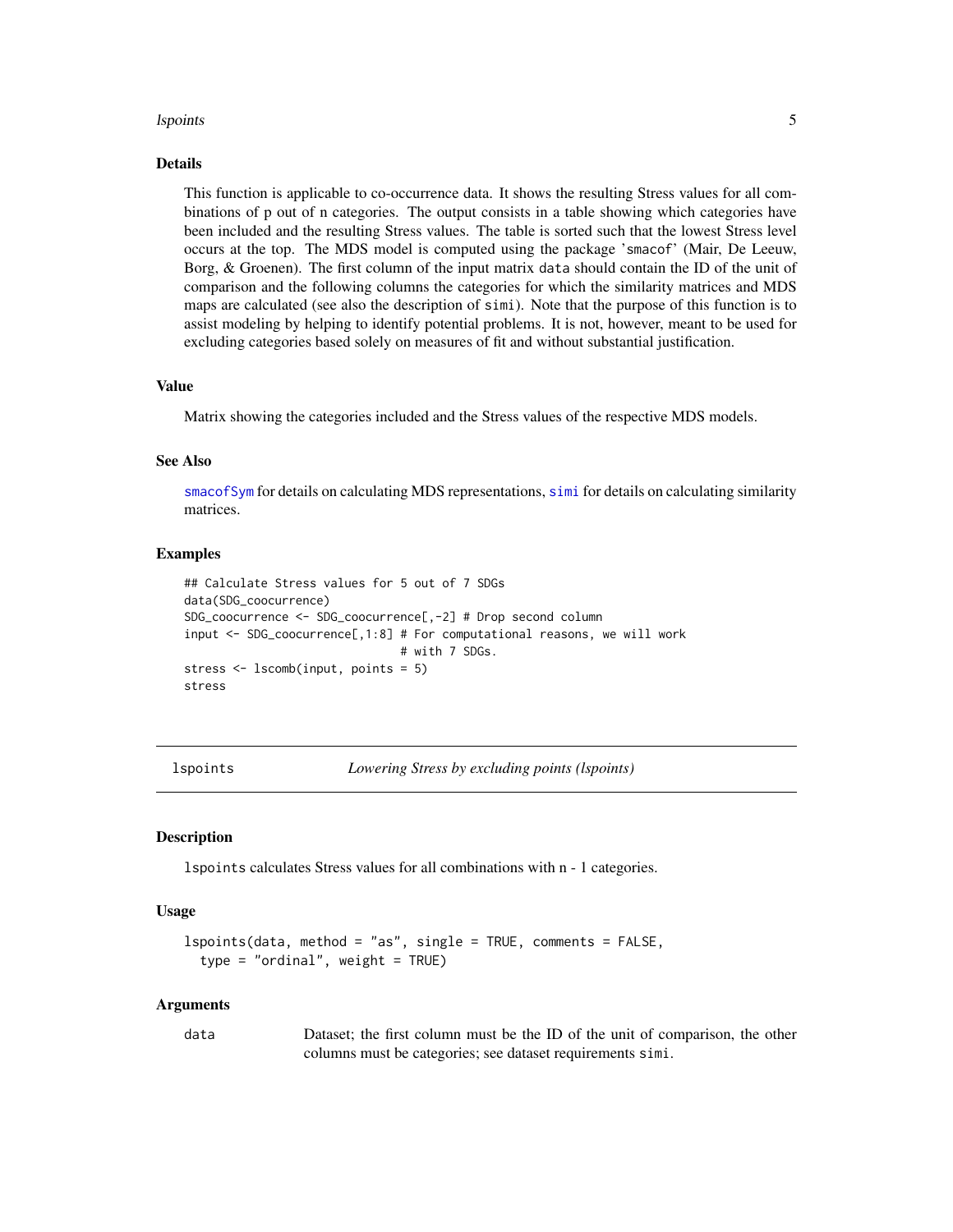<span id="page-5-0"></span>

| method   | Specifies the similarity index used to compute the similarity matrix, choose be-<br>tween "as" (Association Strength Index), "jaccard" (Jaccard Index), "cosine"<br>(Cosine Index), and "inclusion" (Inclusion Index). Default is as. |
|----------|---------------------------------------------------------------------------------------------------------------------------------------------------------------------------------------------------------------------------------------|
| single   | If TRUE, single mentionings (i.e. one respondent mentioning just one category)<br>are included when calculating the similarity matrix.                                                                                                |
| comments | If TRUE, comments relating to exclusion or possible exclusion of categories and<br>respondents are displayed. Default is FALSE.                                                                                                       |
| type     | Specifies the type of MDS model used (for more details see the package 'smacof'<br>by Mair, De Leeuw, Borg, & Groenen). Default is ordinal.                                                                                           |
| weight   | If TRUE, the MDS model is calcualted using weights, i.e., similarities of zero are<br>excluded. Default is TRUE.                                                                                                                      |

# Details

This function is applicable to co-occurrence data. It shows the resulting Stress values when single categories are excluded. The output consists in a table showing which categories have been excluded and the resulting Stress values. The table is sorted such that the the lowest Stress level occurs at the top. The MDS model is computed using the package 'smacof' (Mair, De Leeuw, Borg, & Groenen). The first column of the input matrix data should contain the ID of the unit of comparison, and the following columns the categories for which the similarity matrices and MDS maps are calculated (see also the description of simi). Note that the purpose of this function is to assist modeling by helping to identify potential problems. It is not, however, meant to be used for excluding categories based solely on measures of fit and without substantial justification.

# Value

Matrix showing the categories excluded and the Stress values of the respective MDS models.

# See Also

smacof Sym for details on calculating MDS representations, [simi](#page-8-1) for details on calculating similarity matrices.

# Examples

```
## Calculate Stress values for all combinations with n - 1 (i.e., 16) SDGs
data(SDG_coocurrence)
SDG_coocurrence <- SDG_coocurrence[,-2] # Drop second column
stress <- lspoints(SDG_coocurrence)
stress
```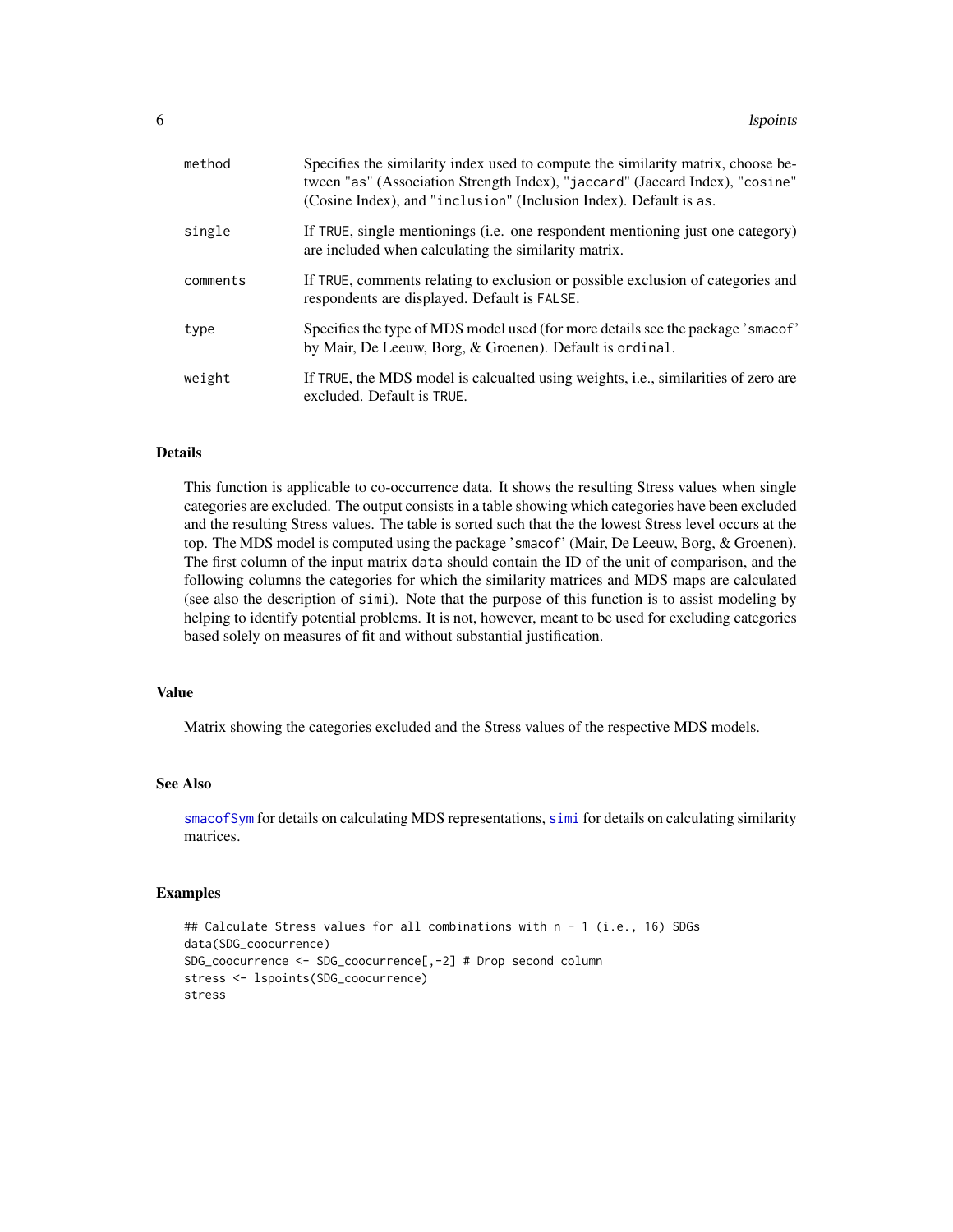<span id="page-6-0"></span>

# Description

A dataset containing rating of SDGs in terms of importance by 23 respondents

#### Usage

SDG\_coocurrence

# Format

A data frame with 46 rows and 19 variables:

ID ID number of respondent

**Important** q Indicates if selection represents important goals  $(1)$  or unimportant goals  $(0)$  as perceived by respondent

No Poverty SDG 1 on no poverty

Zero\_Hunger SDG 2 on zero hunger

Good\_Health\_and\_Well\_Being SDG 3 on good health and wellbeing

Quality\_Education SDG 4 on quality education

Gender\_Equality SDG 5 on gender equality

Clean\_Water\_and\_Sanitation SDG 6 on clean water and sanitation

Affordable\_and\_Clean\_Energy SDG 7 on affordable and clean energy

Decent\_Work\_and\_Economic\_Growth SDG 8 on decent work and economic growth

Industry\_Innovation\_and\_Infrastructure SDG 9 on industry innovation and infrastructure

Reduced\_Inequalities SDG 10 on reduced inequalities

Sustainable\_Cities\_and\_Communities SDG 11 on sustainable cities and communities

Responsible\_Consumption\_and\_Production SDG 12 on responsible consumption and production

Climate\_Action SDG 13 on climate action

Life\_Below\_Water SDG 14 on life below water

Life on Land SDG 15 on life on land

Peace\_Justice\_and\_Strong\_Institutions SDG 16 on peace, justice, and strong institutions

Partnerships\_for\_the\_Goals SDG 17 on partnerships for the goals

# Source

Data collected by the Social Research and Methodology Group, University of Basel, Switzerland. For more details on the SDGs see <www.sustainabledevelopment.un.org>.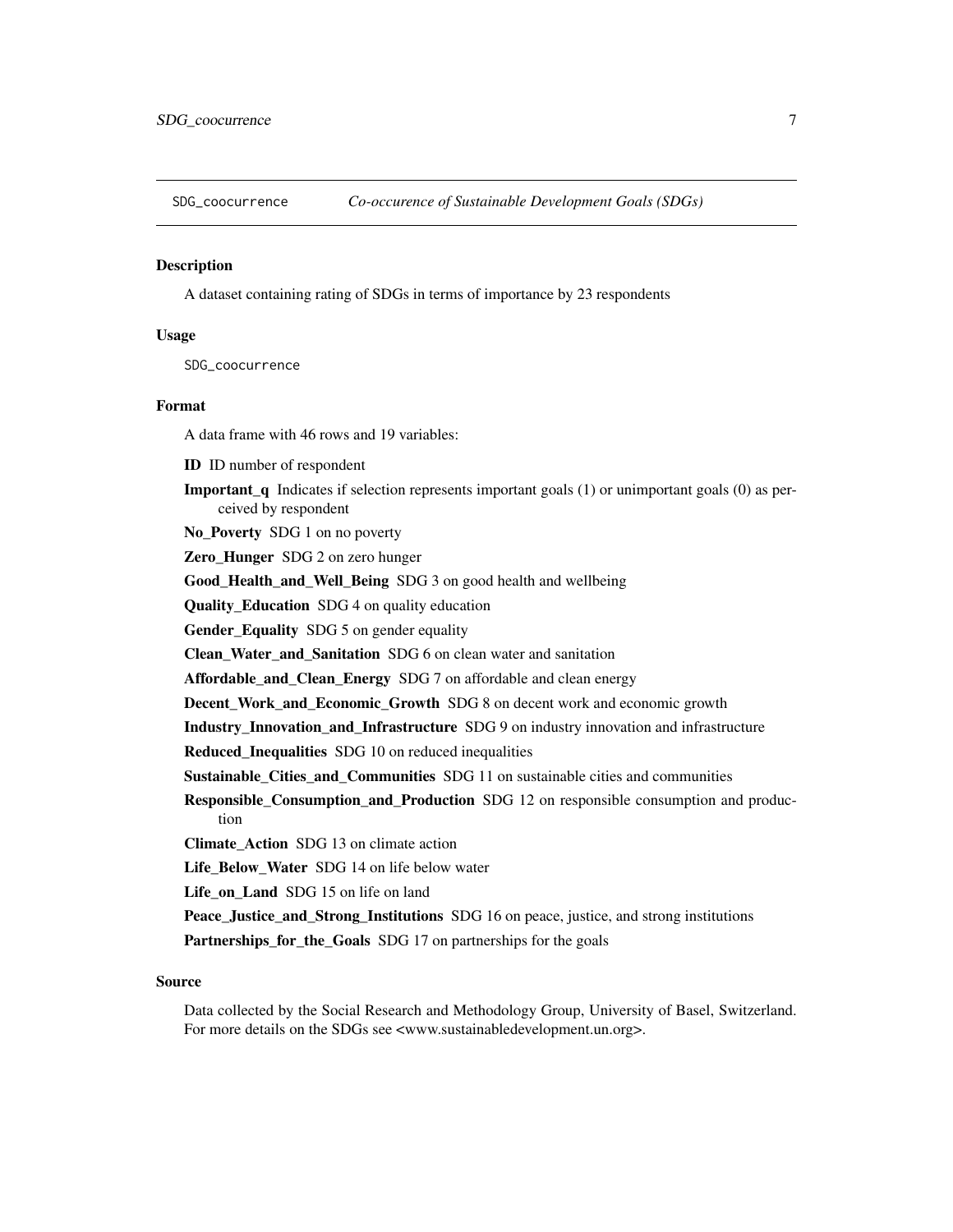<span id="page-7-0"></span>

# Description

A dataset containing grouping of SDGs by 23 respondents

# Usage

SDG\_grouping

# Format

A data frame with 23 rows and 18 variables:

ID ID number of respondent

No\_Poverty SDG 1 on no poverty

Zero\_Hunger SDG 2 on zero hunger

Good\_Health\_and\_Well\_Being SDG 3 on good health and wellbeing

Quality\_Education SDG 4 on quality education

Gender\_Equality SDG 5 on gender equality

Clean\_Water\_and\_Sanitation SDG 6 on clean water and sanitation

Affordable\_and\_Clean\_Energy SDG 7 on affordable and clean energy

Decent\_Work\_and\_Economic\_Growth SDG 8 on decent work and economic growth

Industry\_Innovation\_and\_Infrastructure SDG 9 on industry innovation and infrastructure

Reduced\_Inequalities SDG 10 on reduced inequalities

Sustainable\_Cities\_and\_Communities SDG 11 on sustainable cities and communities

Responsible\_Consumption\_and\_Production SDG 12 on responsible consumption and production

Climate\_Action SDG 13 on climate action

Life\_Below\_Water SDG 14 on life below water

Life\_on\_Land SDG 15 on life on land

Peace\_Justice\_and\_Strong\_Institutions SDG 16 on peace, justice, and strong institutions

Partnerships\_for\_the\_Goals SDG 17 on partnerships for the goals

# Source

Data collected by the Social Research and Methodology Group, University of Basel, Switzerland. For more details on the SDGs see <www.sustainabledevelopment.un.org>.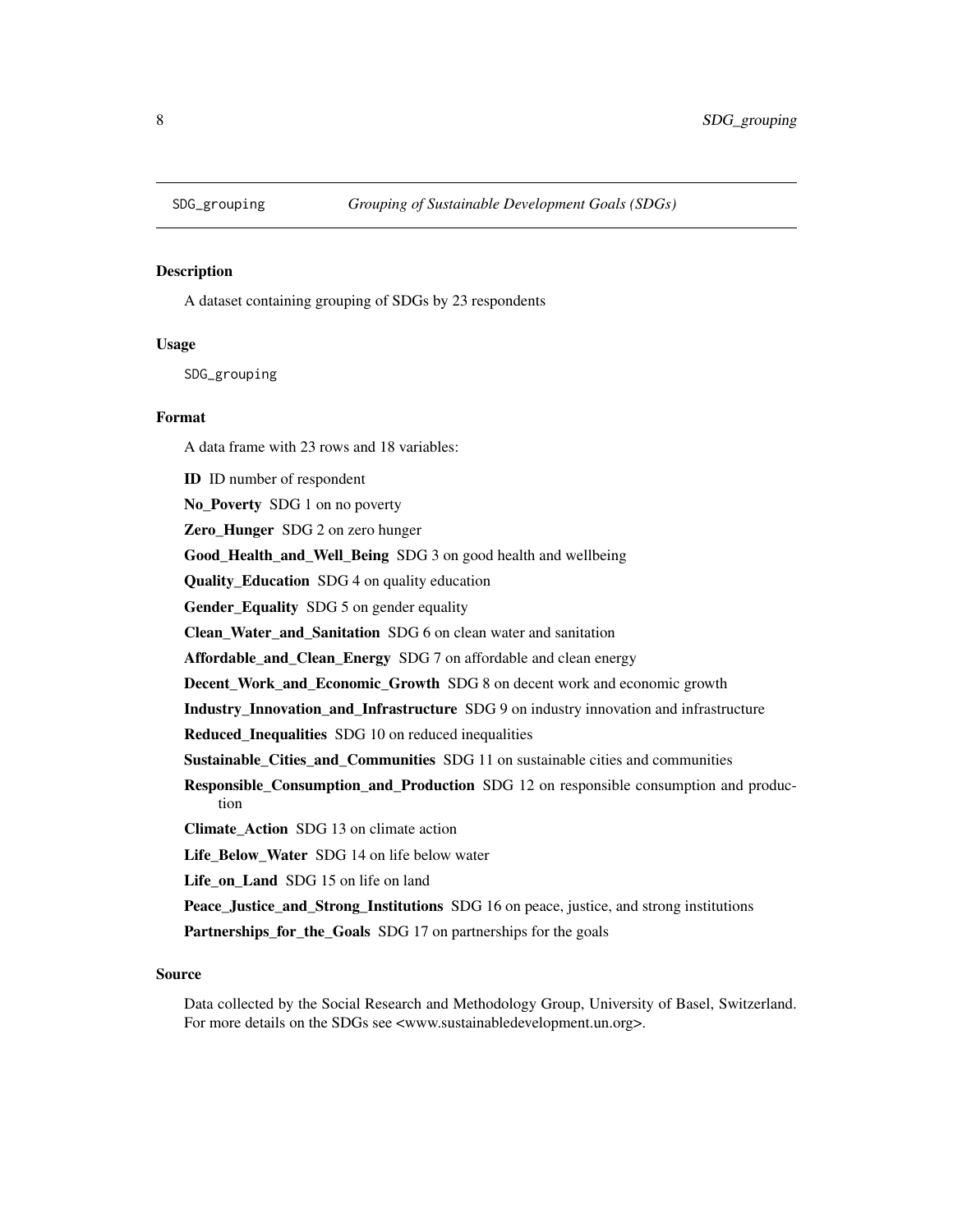<span id="page-8-1"></span><span id="page-8-0"></span>

# Description

simi calculates a similarity matrix for co-occurrence data.

# Usage

```
simi(data, method = c("sort", "aggregate", "dichotomize", "as",
  "jaccard", "cosine", "inclusion"), single = TRUE, comments = TRUE)
```
#### Arguments

| data     | Dataset; the first column must be the ID of the unit of comparison and all other<br>columns must be categories.                                                                                                                                                                                                                                                                                                                       |
|----------|---------------------------------------------------------------------------------------------------------------------------------------------------------------------------------------------------------------------------------------------------------------------------------------------------------------------------------------------------------------------------------------------------------------------------------------|
| method   | Specifies the output, choose between "sort" (sorted version of the data), "aggregate"<br>(aggregated version of the data), "dichotomize" (dichotomized version of the<br>data), "as" (similarity matrix using Association Strength Index), "jaccard"<br>(similarity matrix using Jaccard Index), "cosine" (similarity matrix using Co-<br>sine Index), and "inclusion" (similarity matrix using Inclusion Index). Default<br>is sort. |
| single   | If TRUE, single mentionings (i.e. one respondent mentioning just one category)<br>are included. Default is TRUE.                                                                                                                                                                                                                                                                                                                      |
| comments | If TRUE, comments relating to exclusion or possible exclusion of categories and<br>respondents are displayed. Default is TRUE.                                                                                                                                                                                                                                                                                                        |

# Details

This function applies to co-occurrence data. It calculates a similarity matrix using one of the following indices: Association Strength, Jaccard, Cosine, or Inclusion (for a detailed discussion see van Eck & Waltman, 2009, <doi:10.1002/asi.21075>). Additionally, the function can also generate a sorted, aggregated, or dichotomized version of the input data table. The first column of the input matrix should contain the ID of the unit of comparison, and the following columns the categories for which the similarity is calculated. Lines belonging to the same unit of comparison (i.e. same ID) will be combined. simi is particularly suitable for not sorted, not aggregated, or not dichotomized datasets. For datasets already sorted, aggregated, and dichotomized, the package proxy of Meyer and Buchta offers an alternative to calculate similarity matrices. simi does not work with missing data.

# Value

Sorted, aggregated, or dichotomized dataset, or similarity matrix.

#### See Also

[dist](#page-0-0) from the package 'proxy for alternative ways to calculate similarity matrices; van Eck and Waltman (2009, <doi:10.1002/asi.21075>) for a detailed discussion on similaritiy measues.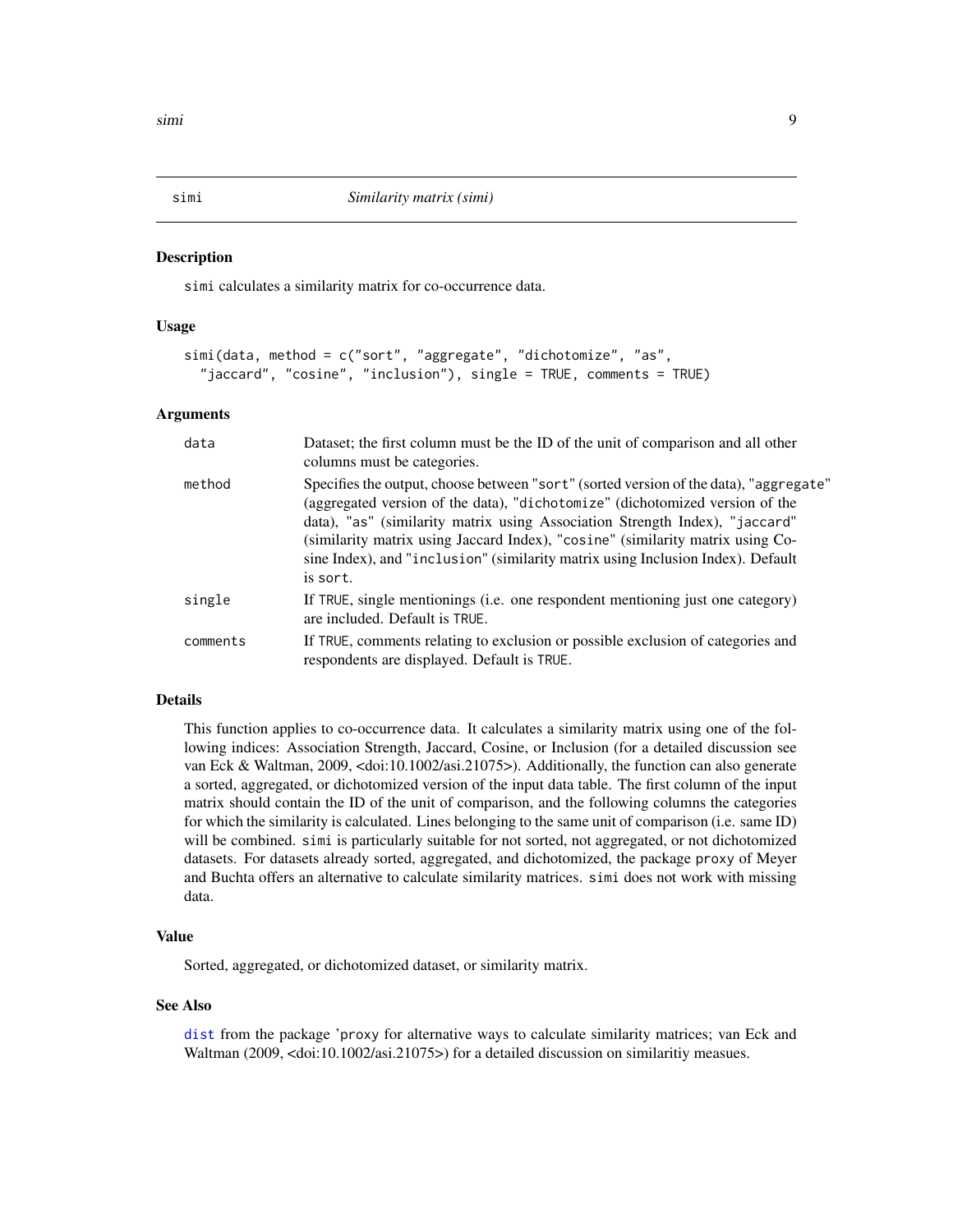# Examples

```
## Calculate similarities using a dichotomized dataset
data(SDG_coocurrence)
SDG_coocurrence <- SDG_coocurrence[,-2] # Drop second column
similarity <- simi(SDG_coocurrence, method = "as", comments = FALSE)
head(similarity)
```
simicount *Similarity matrix by counting (simicount)*

# Description

simicount calculates a similarity matrix for sorting data.

#### Usage

simicount(data)

# Arguments

data Dataset; one row represents one sorting, objects in one pile must have the same number.

# Details

This function is applicable to sorting data. It creates a similarity matrix showing how often two objects were in the same pile. Each line of the dataset should refer to one sorting. The first column of the input matrix should contain the ID of the sorting; the following columns refer to the objects that have been sorted. The allocation of objects to piles is indicated with numbers; for each line, the objects that were sorted into the same pile are given the same number (e.g. all objects with a "1" are in one pile, all objects with a "2" are in one pile, etc.). This function does not work with missing values.

#### Value

Similarity matrix.

#### Examples

```
## Calculating similarities using sorted data
data(SDG_grouping)
similarities <- simicount(SDG_grouping)
head(similarities)
```
<span id="page-9-0"></span>